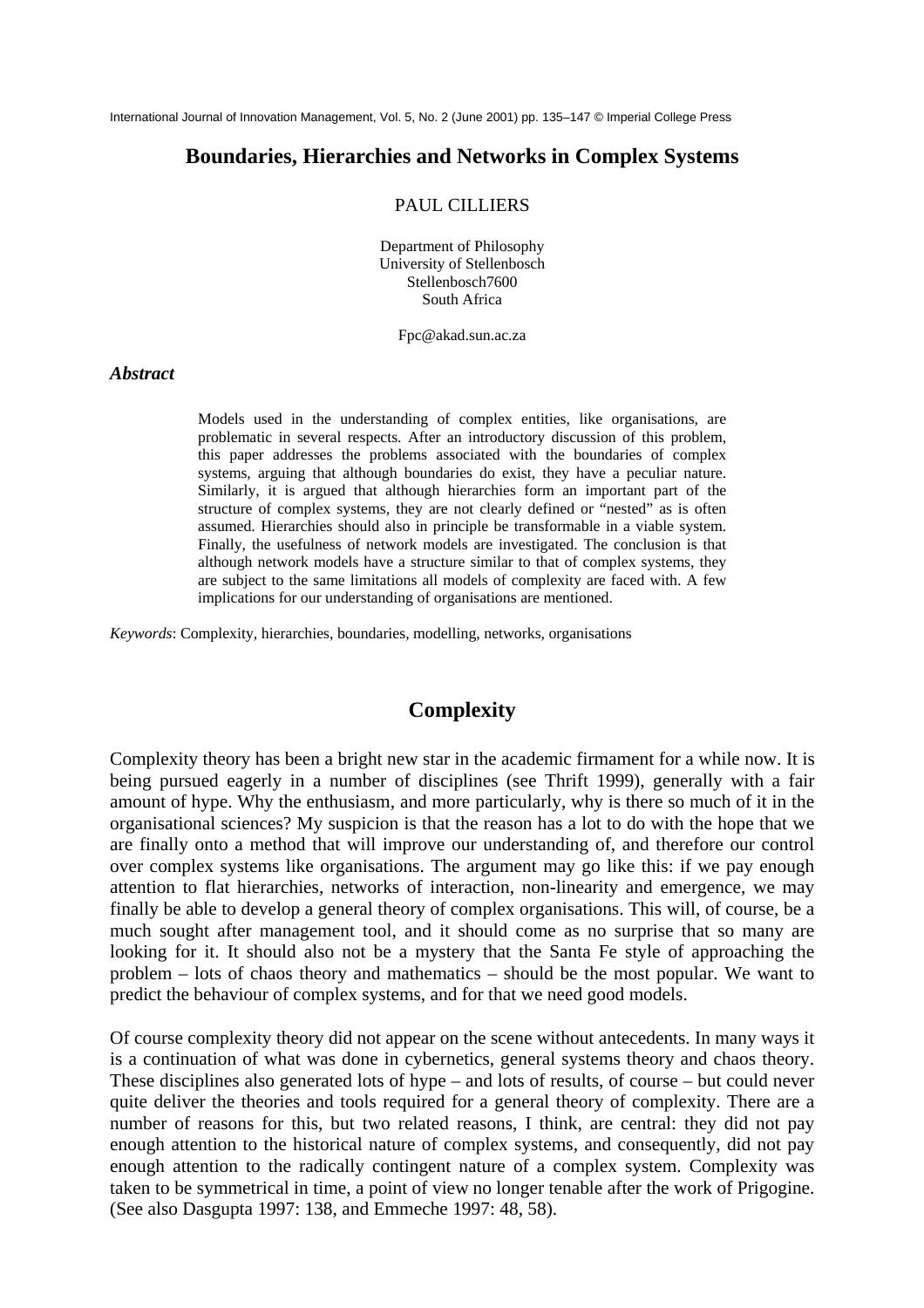The burning question is whether we can take this and other characteristics of complexity (Cilliers 1998: 2 – 7) into account, and then succeed where previous efforts failed? Is it possible to have a general theory of complex systems? In this paper I suggest that although we can say a lot of important things about complexity in general, it is not possible to develop a general model for complex systems. This has to do with the meaning of the notions "model" and "complexity". In what follows I will look at the limitations of models of complex systems by examining the status of boundaries and hierarchies. I will conclude by reflecting on the status of neural network models, and on some of the implications the whole argument has for our understanding of organisations.

There is one question that can be pre-empted now: is it possible to have a *science* of complexity? I would argue that it is, but that it implies a revision of our notion of what constitutes science. In an editor's note to a short review article by Corning (1998) the following statement is made: "Until the 'complexity science' researchers can develop a formal notation in symbols and syntax, while at the same time respecting its subjective nature [sic], it will not really be a 'science' " (197). If this strict, formal and quantificatory attitude remains the way in which science is defined, then there will be no "science" of complexity. However, our knowledge of complex systems is, to my mind at least, undermining such a strict understanding of science. It forces us to consider strategies from both the human and the natural sciences, to incorporate both narratives and mathematics – not in order to see which one is best, but in order to help us to explore the advantages and limitations of all of them.

> Complexity studies should thus be seen not as aiming at a new "synthetic theory" of complexity of any kind, but as a cross-disciplinary field of research and meeting place for dialogue between specialised groups of people such as biologists, physicists, philosophers, mathematicians, computer scientists, and, last but not least, science writers.

> > (Emmeche 1997: 43)

Before turning to how boundaries and hierarchies make the limitations of our models of complexity explicit, we should first explore the notion of a model in a little more detail.

## **Models**

The notion of a model is central to scientific understanding. The notion will be used here in a wide sense (i.e. theories and systems of rules can also be seen as models). In the context of complexity, the role of models is described in the following way by Csányi (in Khalil and Boulding 1996: 148):

> Any kind of scientific statement, concept, law, and any description of a phenomenon is a model construction which tries to reflect phenomena of the external world. Reality is extremely complex; it consists of strongly or more weakly related events. Science makes an attempt to separate and isolate different effects and phenomena. It seeks the simplest relationships by which examined phenomena can at least be described or demonstrated. It creates simplified models which only partly reflect reality, but which allow contemplation, and what is most important, pragmatic, even if sometimes modest, predictions.

We cannot deal with reality in all its complexity. Our models have to reduce this complexity in order to generate some understanding. In the process something is obviously lost. If we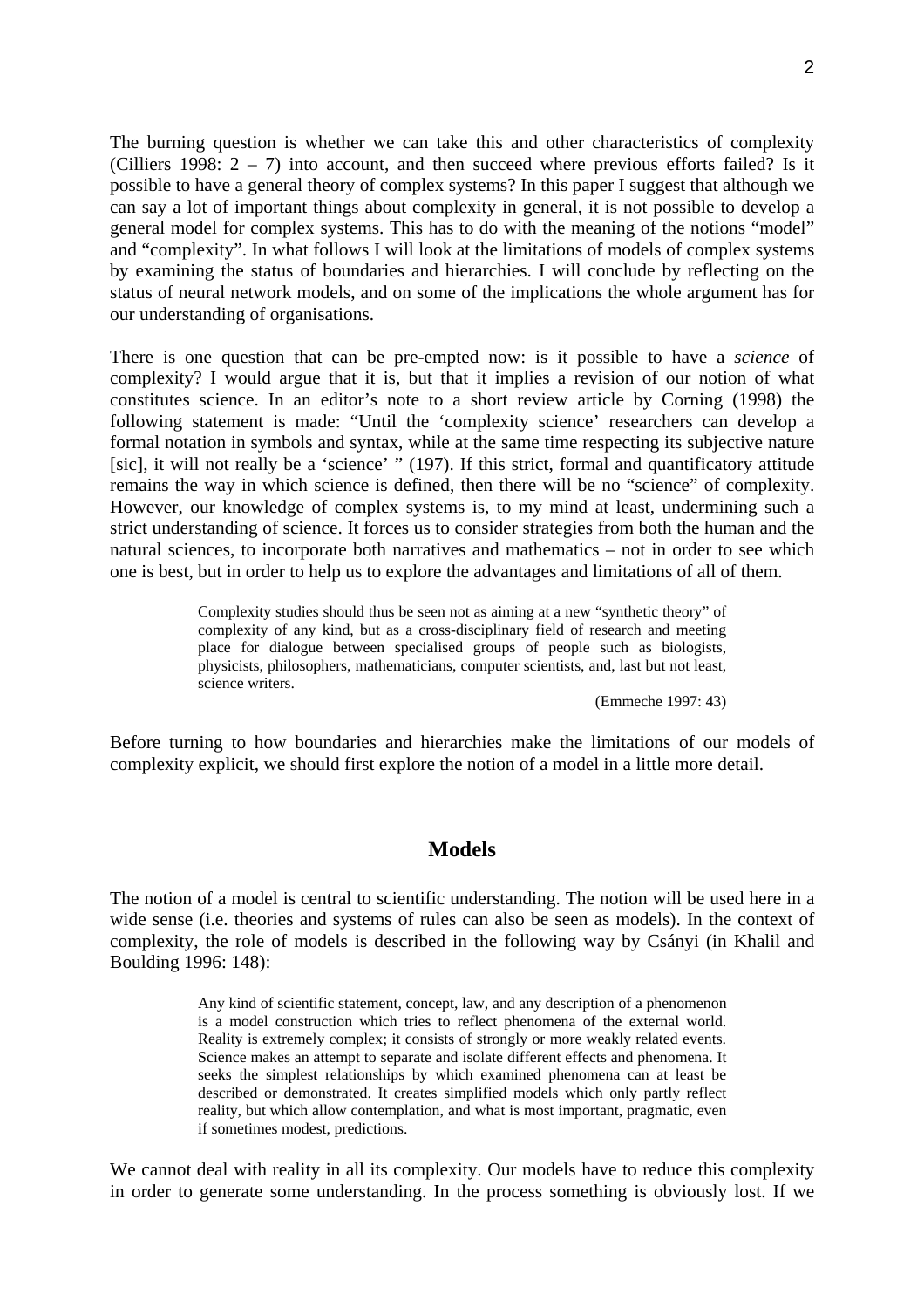have a good model, we would hope that that which is left out is unimportant. It should be clear already that purely quantitative models of complex systems, which abstract from a set of real properties to numerical values, will be problematic (Emmeche 1997: 54). The underlying problem with models of complexity is, however, even more serious. No matter how we construct the model, it will be flawed, and what is more, we do not know in which way it is flawed.

In order to understand this claim we have to remember the non-linear nature of the interactions in complex systems. This non-linearity has two important consequences. In the first place, when there are a lot of simultaneous, non-linear interactions, it soon becomes impossible to keep track of causal relationships between components. Secondly, from the non-linear nature of complex systems we can deduce that they are incompressible (Cilliers 1998: 10). If we add to this the historical nature of complex systems, the problem should become clear: Models have to reduce the complexity of the phenomena being described, they have to leave something out. However, we have no way of predicting the importance of that which is not considered. In a non-linear world where we cannot track a clear causal chain, something that may appear to be unimportant now, may turn out to be vitally important later. Or *vice versa*, of course. Our models have to "frame" the problem in a certain way, and this framing will inevitably introduce distortions<sup>[1](#page-2-0)</sup>.

This is not an argument against the construction of models. We have no choice but to make models if we want to understand the world. It is just an argument that models of complex systems will always be flawed in principle, and that we have to acknowledge these limitations.

What then of the argument that it may be possible to incorporate absolutely all the information concerning a complex system into some fancy (neural network) model? I do not wish to argue that it is impossible to repeat the complexity of a system in another medium, but one should remember that we now have a "model" that is as complex as the system being modelled. It will be as difficult to understand as the system itself, and its behaviour will be as unpredictable. If the history of the model and the history of the system is not kept identical (and I cannot see how this can be done in anything but the most trivial of cases), the two will soon become uncorrelated. My conclusion is that it is impossible to have a perfect model of a complex system. This is not because of some inadequacy in our modelling techniques, but a result of the meaning of the notions "model" and "complex". There will always be a gap between the two. This gap should serve as a creative impulse that continually challenges us to transform our models, not as a reason to give up.

### **Structure**

The claim that our models of complex systems cannot be perfect introduces a next layer of problems: what is it then that is described by our models? Are they merely constructions or instruments, or do they reflect reality in some way? Both claims have had strong support. One way of naming these two traditions is to say that the attempt to reflect nature (accurately) is a modern approach, and that giving up that attempt is post-modern. Emmeche (1997: 46) argues that we can only deal with complexity if we adopt elements from both kinds of ethos. One can

 $\overline{a}$ 

<span id="page-2-0"></span> $<sup>1</sup>$  In this paper the ethical issues arising from the acknowledgement of complexity will not be examined,</sup> but it should be clear that the selection of a certain frame always involves normative issues. (See Cilliers: 2000b.)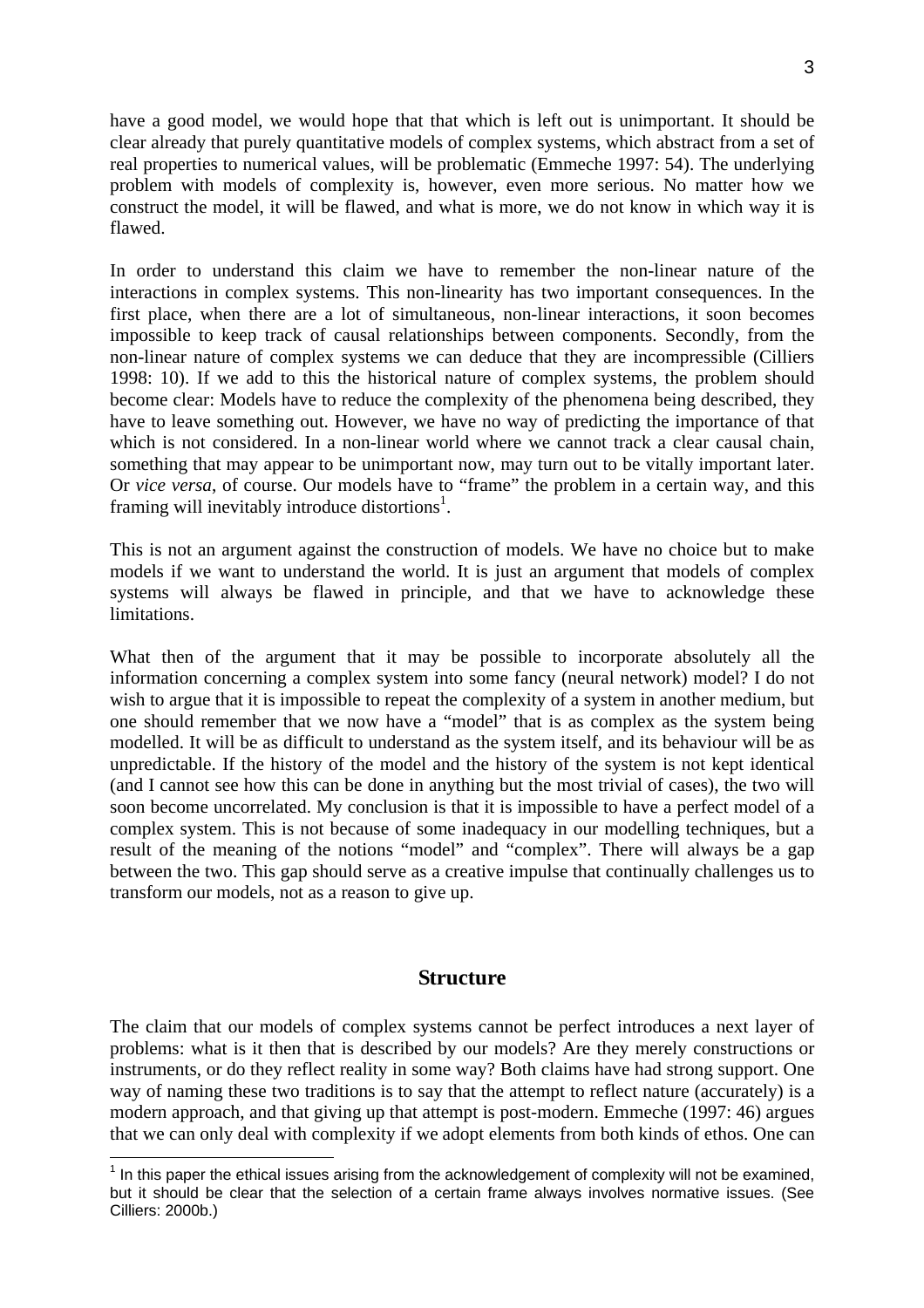make a slightly stronger, and more difficult demand: both approaches should be followed simultaneously. We are always busy with the world itself, and simultaneously, we cannot grasp it fully. Let us explore this a little further.

A distinction is often made between "descriptive" and "ontological" complexity (e.g. by Emmeche 1996: 43). The first has to do with the complexity of our descriptions, the second with the "actual" complexity of things in the world. If one maintains this distinction, it would be easy to fall into the kind of dichotomy mentioned above. We would have descriptions of the world, and separate from it, the world itself. This is the trap stepped into by the classical approach to artificial intelligence: trying to make formal models that should represent the world accurately (see Cilliers 1998: 58 – 88). The relationship between our descriptions of the world and the world itself is, however, more complex. There is a constant to and fro between them in which our models and, especially in the case of the human sciences, the world itself is transformed. Since our models cannot "fit" the world exactly, there are many degrees of freedom in which they can move. They are, however, simultaneously constrained by the world in many ways. There is feedback from the world that tells us something about the appropriateness of our models. The situation is the following: there is on the one hand freedom in modelling, and on the other hand, constraints from reality, but the two are not independent from each other.

We will return to the notion of constraints below when we look at boundaries, but for now it is important to realise that the notion of a constraint is not a negative one. It is not something which merely limits possibilities, constraints are also *enabling.* By eliminating certain possibilities, others are introduced. Constraints provide a framework that enables descriptions to be built up around it<sup>2</sup>. When dealing with complexity, though, these frameworks cannot be fixed. They are constantly being transformed, and therefore our models will always be provisional.

What then is it that is described by our models? I would argue that models attempt to grasp the *structure* of complex systems. Complex systems are neither homogenous, nor chaotic. They have structure, embodied in the patterns of interactions between the components<sup>[3](#page-3-1)</sup>. Some of these structures can be stable and long lived (and are therefore easier to catch in or models), whilst others can be volatile and ephemeral. These structures are also intertwined in a complex way. We find structure on all scales<sup>[4](#page-3-2)</sup>. In order to see how difficult it is to grasp these structures, it is necessary to look at the boundaries of complex systems, and to the role of hierarchies within them.

# **Boundaries**

In order to be recognisable as such, a system must be bounded in some way. However, as soon as one tries to be specific about the boundaries of a system, a number of difficulties

 $\frac{2}{\pi}$  For a more detailed discussion of constraints, see Juarrero (1999: 131 – 150).<br>3 The nation of "etrusture" is used in many different and confusing wave. In this

<span id="page-3-1"></span><span id="page-3-0"></span> $3$  The notion of "structure" is used in many different and confusing ways. In this analysis it refers to the patterns of interaction in the system, and underplays a distinction between the structure on the one hand, and activities within that structure on the other. Structure is the *result* of action in the system, not something that has to exist in an *a priori* fashion. The advantages of a network model of complexity is that we can depict rather stable structures, as well as more volatile ones using the same means (see Cilliers 1998: 99 – 100).

<span id="page-3-2"></span><sup>4</sup> Structure is not chaotic, but often has a fractal nature (Csányi in Khalil and Boulding 1996: 158), especially if the system is critically organised (see Cilliers 1998: 96 – 98).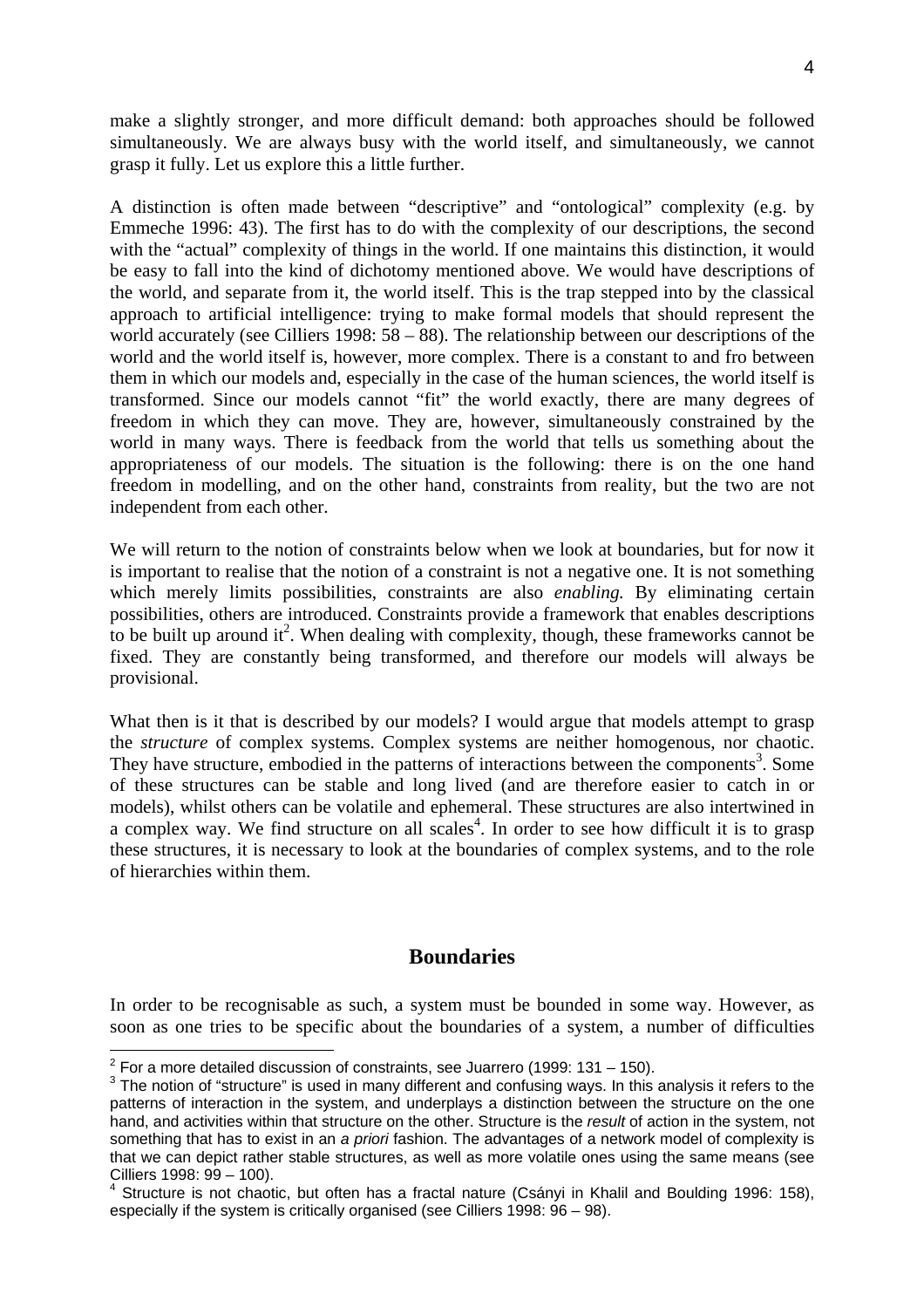become apparent. For example, it seems uncontroversial to claim that one has to be able to recognise what belongs to a specific system, and what does not. But complex systems are open systems where the relationships amongst the components of the system are usually more important than the components themselves. Since there are also relationships with the environment, specifying clearly where a boundary could be, is not obvious.

One way of dealing with the problem of boundaries is to introduce the notion of "operational closure<sup>55</sup>. For a system to maintain its identity, it must reproduce itself (internally). These arguments often follow from the work by Maturana and Varela on autopoiesis. Zeleny (in Khalil and Boulding 1996: 123) defines an autopoietic system as

> ... a system that is generated through a closed organisation of production processes such that the same organisation of processes is regenerated through the interaction of its own products (components), and a boundary emerges as a result of the same constitutive processes.

When dealing with complex systems in an "operational" way, there is nothing wrong with this approach. One should be careful, however, not to overemphasise the closure of the boundary. The boundary of a complex system is not clearly defined once it has "emerged". Boundaries are simultaneously a function of the activity of the system itself, and a product of the strategy of description involved. In other words, we frame the system by describing it in a certain way (for a certain reason), but we are constrained in where the frame can be drawn. The boundary of the system is therefore neither purely a function of our description, nor is it a purely natural thing. We can never be sure that we have "found" or "defined" it clearly, and therefore the closure of the system is not something that can be described objectively. An overemphasis on closure will also lead to an understanding of the system that may underplay the role of the environment. However, we can certainly not do away with the notion of a boundary.

Our understanding of boundaries can be given a little more content by considering the following two issues. The first concerns the "nature" of boundaries. We often fall into the trap of thinking of a boundary as something that separates one thing from another. We should rather think of a boundary as something that *constitutes* that which is bounded. This shift will help us to see the boundary as something enabling, rather than as confining. To quote Zeleny (133) again:

> All social systems, and thus all living systems, create, maintain, and degrade their own boundaries. These boundaries do not separate but intimately connect the system with its environment. They do not have to be just physical or topological, but are primarily functional, behavioral, and communicational. They are not "perimeters" but functional constitutive components of a given system.

As an example of this logic, think of the eardrum. It forms the boundary between the inner and the outer ear, but at the same time it exists in order to let the sound waves through. As a matter of fact, if it was not there, the sound waves would not be able to get through at all! If the boundary is seen as an interface participating in constituting the system, we will be more concerned with the margins of the system, and perhaps less with what appears to be central<sup>[6](#page-4-1)</sup>.

1

<span id="page-4-0"></span><sup>5</sup> The work of Niklas Luhmann provides a good example of this approach. (For a monograph in English, see Luhmann 1989.)<br><sup>6</sup> Although it will not be eleberi

<span id="page-4-1"></span>Although it will not be elaborated on in this text, a number of the ideas presented have a close affinity to arguments from deconstruction. For more detail, see Cilliers 1998, especially chapter three.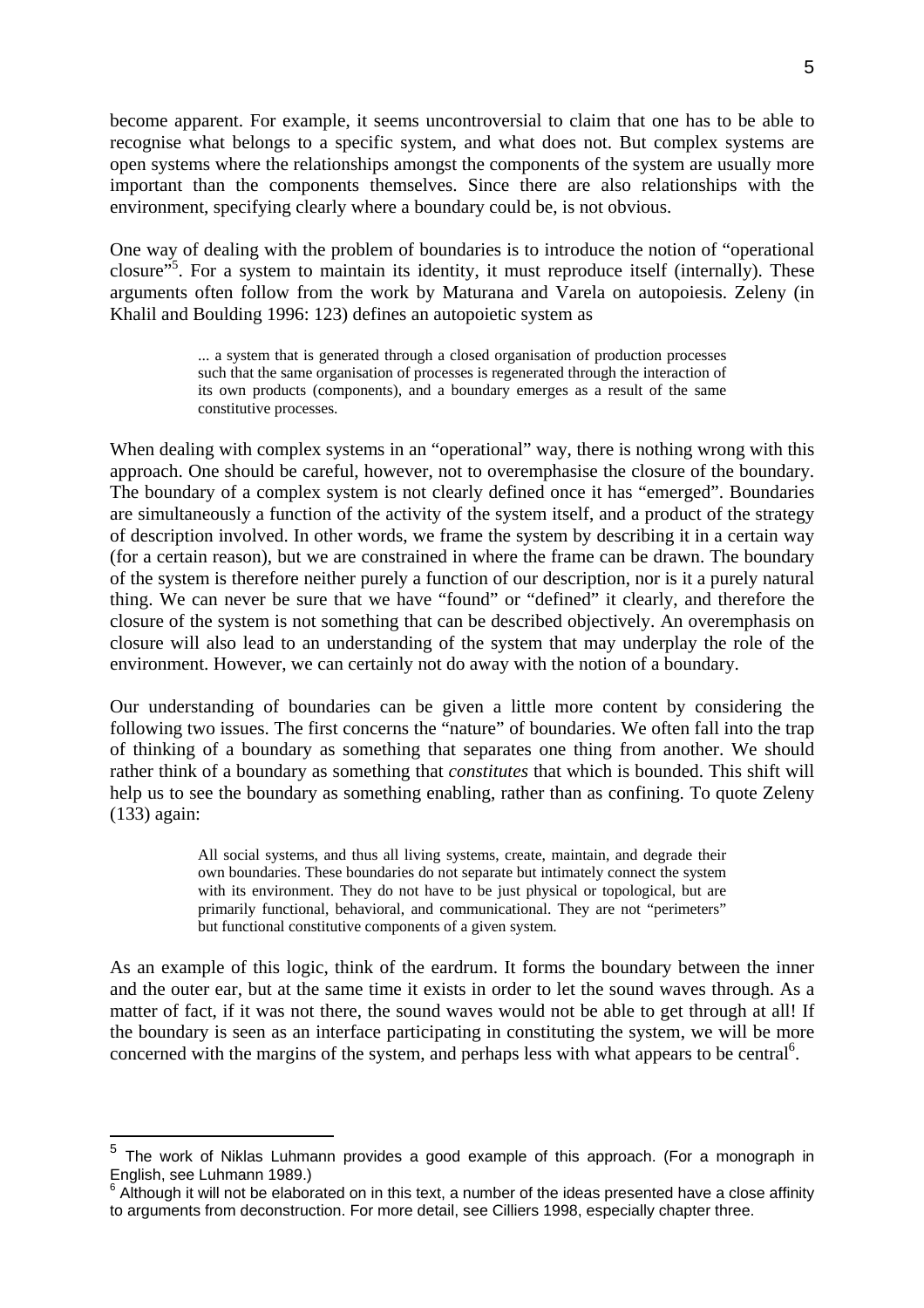A second boundary issue concerns the "place" of the boundary. The propensity we have towards visual metaphors inclines us to think in spatial terms. A system is therefore often visualised as something contiguous in space. This tendency is reinforced by the prevalence of biological examples of complex systems. We think of systems in an "organistic" way. Social systems are obviously not limited in the same way. Parts of the system may exist in totally different spatial locations. The connections between different components could be seen as virtual, and therefore the system itself may exist in a virtual space. This much should be selfevident to most inhabitants of the global village, but there are two important implications to drawn from this. The first is that non-contiguous sub-systems could be part of many different systems simultaneously. This would mean that different systems interpenetrate each other, that they share internal organs. How does one talk of the boundary of the system under these conditions? A second implication of letting go of a spatial understanding of boundaries would be that in a critically organised system we are never far away from the boundary. If the components of the system are richly interconnected, there will always be a short route from any component to the "outside" of the system. There is thus no safe "inside" of the system, the boundary is folded in, or perhaps, the system consists of boundaries only. Everything is always interacting and interfacing with others and with the environment; the notions of "inside" and "outside" are never simple or uncontested.

In accepting the complexity of the boundaries of complex systems, we are committed to be critical about how we use the notion since it affects our understanding of such systems, and influences the way in which we deal with them. The notion of "boundary critique" is not a new one (see Midgley *et al*: 1998), but in this critique we have to keep the enabling nature boundaries as well as their "displacement" in mind.

### **Hierarchies**

An analysis of the importance of hierarchies has been part of the study of complex systems for a long time (Simon 1962, Pattee 1973). In his seminal paper Simon gives at least three reasons why hierarchies are important. In the first place, a modular structure would make it easier for new complex systems to be generated. He uses the example of two watchmakers, one building each watch from scratch, the other first constructing basic subassemblies, and then connecting these together. The second, he argues, will be more efficient. This "hierarchical" structure would also allow the system to take better advantage of evolutionary opportunities. In the second place, hierarchies establish unambiguous routes of communication. If the system is hierarchical, an algorithm can be developed that would ensure that information would get from A to B. In the third place Simon argues that hierarchical systems have a lot of redundancy, and that it is therefore possible to construct models of such systems that are simpler than the system itself (a claim which is obviously somewhat at odds with the position argued for here).

A somewhat contrary position is taken in some contemporary discussions of complex systems. A lot of emphasis is placed on self-organisation and the "distributed" nature of the structure in a system. According to these arguments, complex systems do not have central control systems. They have to be dynamic and adaptable, not rigid or invariable. Consequently the notion of hierarchy is resisted. In terms of the structure of organisations, it is often argued that to the extent that there should be hierarchies at all, they should be shallow and loose. There must be enough space for innovation.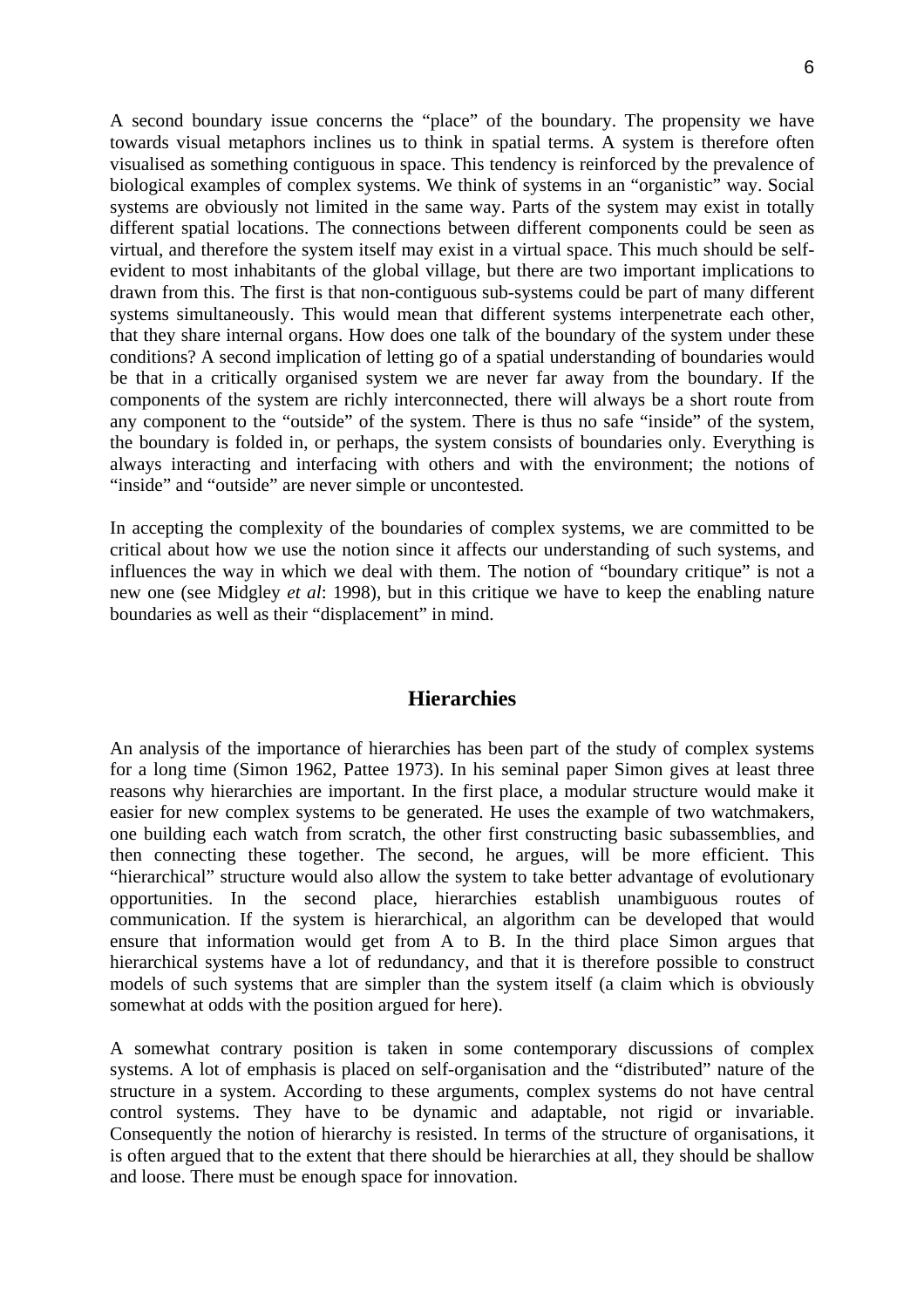Both these positions oversimplify the role of hierarchies in complex systems. Hierarchies are certainly necessary, but the way in which they work differs in important respects from the classical understanding. Let us examine these differences.

In the first place it must be underscored that systems cannot do without hierarchies. Complex systems are not homogeneous things. They have structure, and moreover, this structure is asymmetrical (see Cilliers 1998: 120, 124, 147–148). There are subsections with functions, and for them to exist at all there has to be some form of hierarchy. Problems arise, however, when these hierarchies are seen as either too clearly defined, or too permanent. The classical understanding of hierarchies tends to view them as being nested<sup>7</sup>. In reality however, hierarchies are not that well-structured. They interpenetrate each other, i.e. there are relationships which cut across different hierarchies. These interpenetrations may be fairly limited, or so extensive that it becomes difficult to typify the hierarchy accurately in terms of prime and subordinate parts. Simon (1962), of course, knows this. Nevertheless, in the hope of coming up with enough hierarchical structure to enable modelling of the system, he emphasises that which falls within the hierarchies, and not the interpenetrations. He argues that many complex systems are "near decomposable", meaning that hierarchical models will provide a fair approximation. This view would see the interpenetrations as part of the messiness of complexity, whereas I would rather see them as indispensable. Similar to the notion of boundaries discussed above, the structure of a complex system cannot be described merely in terms of clearly defined hierarchies. This is because the structure of complexity is usually fractal, there is structure on all scales. The cross-communications between hierarchies are not accidental, but part of the adaptability of the system. Alternative routes of communication are vital in order to subvert hierarchies that may have become too dominant or obsolete. Cross connections may appear to be dormant for long, but in the right context may suddenly play a vital role.

This leads directly to the next point: part of the vitality of a system lies in its ability to transform hierarchies. Although hierarchies are necessary in order to generate frameworks of meaning in the system, they cannot remain unchanged. As the context changes, so must the hierarchies. Some hierarchies may be more long-lived than others, but it is important to perceive of hierarchies as transformable entities. This may seem to be self-evident, but I do not think that managers regularly think in these terms. They may realise that they can be replaced, but they do not often perceive their positions to be in principle provisional. They also tend to think of the interpenetrations as obstacles to efficient management, and not as vital routes of communication.

To summarise then, hierarchies are necessary, but they are not neatly nested. The hierarchies in a system have a complex structure themselves. Whatever their structure, hierarchies are furthermore not permanent, they have to be transformed. Transformation does not imply that hierarchies are to be destroyed, but that they should be shifted $\delta$ . The argument is thus not setting up an opposition between, for example, hierarchies and teams in an organisation, and then insisting that one should find a balance between the two (see e.g. Romme 1996). Teams have hierarchies too, and this should be acknowledged. It is better to make as much as possible of the structure in an organisation explicit, and then to deconstruct it, rather than to claim that there is no (or little) hierarchical structure, denying (and thereby actually affirming) the implicit structures that have to exist. The first option also makes the lines of responsibility

<span id="page-6-0"></span> 7 This is perhaps again a legacy of biological models – subsystems are seen as "organs". Biological systems are subjected to constraints that may not apply to all complex systems, especially not social systems.<br><sup>8</sup> This claim can also be substantiated by arguments from deconstruction. See footnote five.

<span id="page-6-1"></span>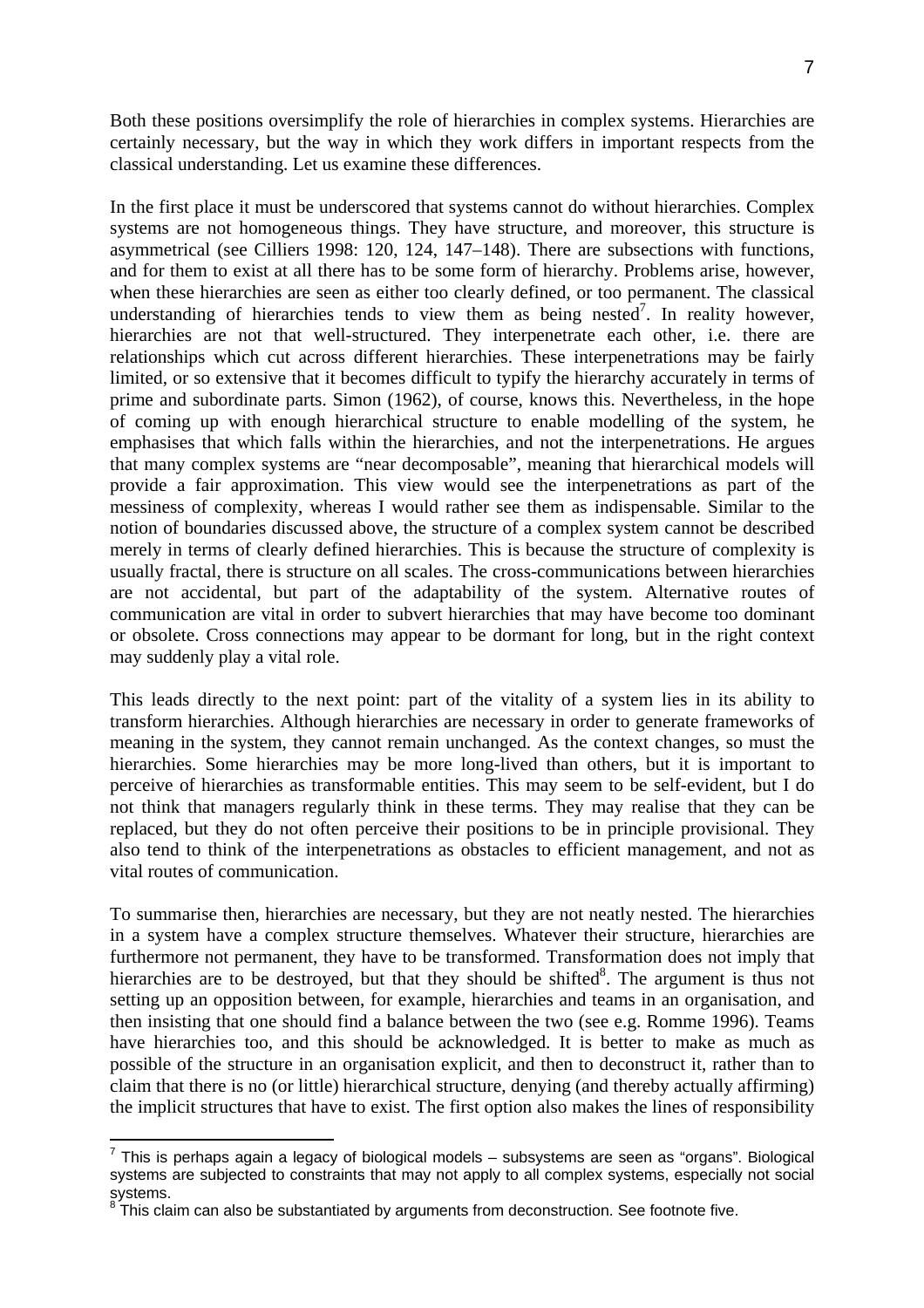8

within the organisation more explicit, and therefore it should not only lead to a more efficient organisation, but also to a more ethical one (see Cilliers 2000a).

### **Network Models**

A final issue to consider briefly is the role of network models in understanding complex systems. Do they have any advantages? I have argued previously (Cilliers 1998:  $18 - 21$ ) that neural networks provide a better framework for modelling complex systems than rule-based models. This claim needs to be qualified. The argument that network models mimic the kind of structure found in complex systems is still, I feel, a sound one. Network models can selforganise, information is represented in a distributed fashion, and most importantly, structures which are very loose, very rigid, and everything in between can be implemented in the same medium. The qualification, however, lies in the difference between the notions "mimic" and "model". Despite a huge amount of practical problems (for example in the training of recurrent networks), it is in principle possible that a neural network can simulate a complex system, but I do not think that the problem of modelling complex systems discussed at the beginning of this paper can really be circumvented.

Why not? Although the training of neural nets involves a process where the network is allowed to develop structure without using a pre-existent theory of how it is done, a theoretical framework is nonetheless introduced. This has only a little to do with the selection of the type of network and the training algorithm, but a lot to do with the selection of the *data* presented to the network. We cannot present the network in training with life, the universe and everything; we have to select. That means that a framework defining the boundary of what is in and what is out, what is important and what is marginal, has to be decided upon before training commences. This does not mean that we cannot generate some very useful network models. It just means that these models will have some *a priori* constraints which will have to form part of the interpretation of the results. In that respect neural networks should not be treated in a different way to any other model. There is a rather serious problem, however. Given its distributed nature, the capabilities and limitations of the model is not available in an explicit fashion. We present the network with new data, and then we have to trust the result – unless the network was "engineered" in such a way that we know what it does. In such a case, however, a model of the system would have had to exist beforehand in order to make the engineering possible. It is sometimes better to work with a simple model where the limitations are explicit than to work with a complex model that may turn out to be a false friend.

### **Conclusions**

Let me conclude with a few summary remarks highlighting the implications of the arguments presented for a theory of organisations.

1. Complexity theory increases our understanding of complex systems like organisations, but it does not present us with tools which can predict or control the behaviour of a specific organisation accurately. We may be able to learn a lot about the kind of dynamics involved in the functioning of such systems, but we will not be able to use these general principles to make accurate predictions in individual cases. Complexity theory underscores the importance of contingent factors, of considering the specific conditions in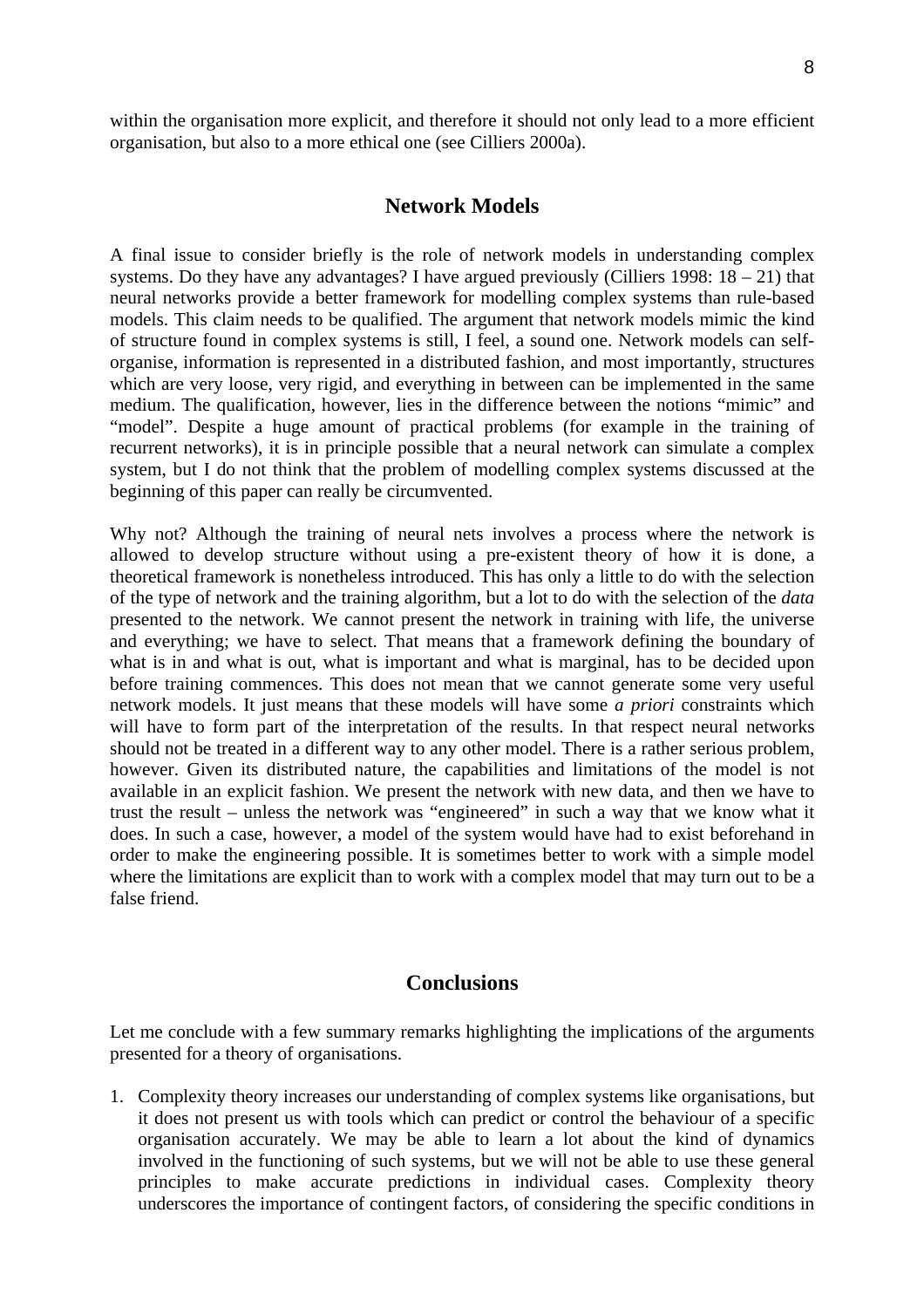a specific context at a specific time. No general model can capture these singularities. Although we cannot escape the use of models, we can also not escape the responsibility involved in using them – a responsibility that can never be shifted onto the models themselves.

- 2. Organisations do have boundaries, and these boundaries play an important role in determining the identity of the organisation. However, boundaries are not clearly defined in their nature or their place. The vitality of an organisation will be improved if we do not try too hard to define or fix its boundaries, but allow for their constant renegotiation.
- 3. Since organisations do have structure, they inevitably also have hierarchies. We will not understand the organisation if we do not allow for the role of these hierarchies, but we have to remember that they are often not clearly determined and that they interpenetrate. We have to allow for the important role that could be played by apparently marginal elements, that is, we have to remember that the hierarchies themselves have a complex structure. In a vital organisation it will be possible to transform existing hierarchies into different ones, but not to eliminate them.

A final word can be added concerning the identity of an organisation. It may appear from these arguments that such a notion will be difficult to maintain. I think not. The identity of an organisation cannot be static, but neither should it be too fluid. It emerges exactly from the way in which the boundaries and the hierarchies of that organisation are simultaneously maintained and transformed.

### **References**

- Cilliers, P. (1998) *Complexity and Postmodernism. Understanding complex systems*. London: Routledge
- Cilliers, P. (2000a) What Can We Learn From A Theory Of Complexity?. *Emergence,* **2**(1),  $23 - 33$
- Cilliers, P. (2000b) Rules and complex systems. *Emergence,* **2**(4), 40 50
- Corning, P.A. (1998) Complexity is just a word! *Technological Forecasting and Social Change*, **59**, 197 – 200
- Dasgupta, S (1997) Technology and complexity. *Philosophica*, **59** (1997, 1), 113 139
- Emmeche, C (1997) Aspects of complexity in life and science. *Philosophica*, **59** (1997, 1), 47 – 68
- Juarrero, A. (1999) *Dynamics in action. Intentional behaviour as a complex system.*  Cambridge, MA: MIT Press
- Khalil, E.L. and Boulding, K.E. (eds.) (1996) *Evolution, Order and Complexity.* London: Routledge
- Luhmann, N. (1989) *Ecological Communication*. Chicago, University of Chicago Press